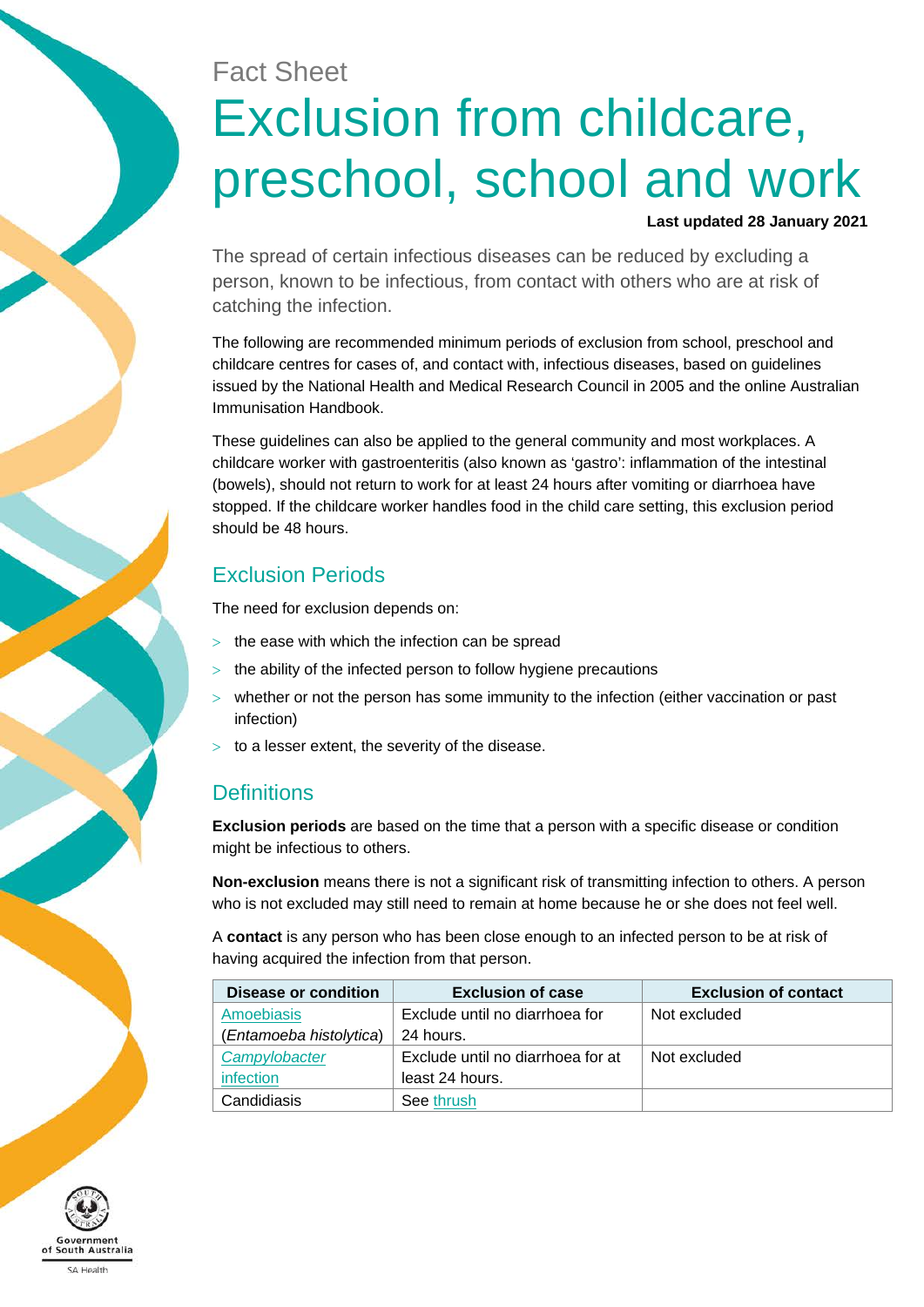

| <b>Disease or condition</b>                                                                        | <b>Exclusion of case</b>                                                                                                                                                                                                                                                                                                                             | <b>Exclusion of contact</b>                                                                                                                                                |
|----------------------------------------------------------------------------------------------------|------------------------------------------------------------------------------------------------------------------------------------------------------------------------------------------------------------------------------------------------------------------------------------------------------------------------------------------------------|----------------------------------------------------------------------------------------------------------------------------------------------------------------------------|
| Chickenpox                                                                                         | Exclude until all blisters have<br>dried (usually 5 days)                                                                                                                                                                                                                                                                                            | Any child with an immune<br>deficiency (for example,<br>leukaemia) or receiving<br>chemotherapy should be<br>excluded for their own protection.<br>Otherwise not excluded. |
| <b>Cytomegalovirus</b><br>(CMV)                                                                    | Exclusion is not necessary                                                                                                                                                                                                                                                                                                                           | Not excluded                                                                                                                                                               |
| <b>Cold sores</b><br>(herpes simplex type 1,<br>fever blisters)                                    | Young children and others unable<br>to comply with good hygiene<br>practices should be excluded<br>while lesion is weeping. Lesions<br>should be covered by a dressing<br>where possible.                                                                                                                                                            | Not excluded                                                                                                                                                               |
| Conjunctivitis                                                                                     | Exclude until discharge from eyes<br>has stopped (unless a doctor has<br>diagnosed non-infectious<br>conjunctivitis).                                                                                                                                                                                                                                | Not excluded                                                                                                                                                               |
| Cryptosporidium<br>infection                                                                       | Exclude until no diarrhoea for<br>24 hours.                                                                                                                                                                                                                                                                                                          | Not excluded                                                                                                                                                               |
| Diarrhoea (no organism<br>identified)                                                              | Exclude until no diarrhoea for<br>24 hours.                                                                                                                                                                                                                                                                                                          | Not excluded                                                                                                                                                               |
| <b>Diphtheria</b><br><b>Food poisoning</b>                                                         | Exclude until medical certificate<br>of recovery from SA Health's<br><b>Communicable Disease Control</b><br>Branch is received following at<br>least two negative throat swabs,<br>the first not less than 24 hours<br>after finishing a course of<br>antibiotics and the second, at<br>least the next 48 hours.<br>Exclude until well - no vomiting | Exclude contacts living in the<br>same house until cleared by<br>SA Health's Communicable<br><b>Disease Control Branch</b><br>Not excluded                                 |
| Giardia infection                                                                                  | or diarrhoea for 24 hours.<br>Exclude until no diarrhoea for at                                                                                                                                                                                                                                                                                      | Not excluded                                                                                                                                                               |
| <b>Glandular fever</b><br>(infectious<br>mononucleosis, EBV or<br>Epstein-Barr virus<br>infection) | least 24 hours.<br>Exclusion is not necessary.                                                                                                                                                                                                                                                                                                       | Not excluded                                                                                                                                                               |
| Hand, foot and mouth<br>disease                                                                    | Exclude until all blisters dry.                                                                                                                                                                                                                                                                                                                      | Not excluded                                                                                                                                                               |
| <b>Haemophilus</b><br><i>influenzae</i> type b (Hib<br><i>infection</i>                            | Exclude until person has received<br>appropriate antibiotic treatment<br>for at least 4 days.                                                                                                                                                                                                                                                        | Not excluded                                                                                                                                                               |
| <b>Head lice</b>                                                                                   | Exclude until appropriate                                                                                                                                                                                                                                                                                                                            | Not excluded                                                                                                                                                               |
| (pediculosis)                                                                                      | treatment has commenced.                                                                                                                                                                                                                                                                                                                             |                                                                                                                                                                            |
| <b>Hepatitis A</b>                                                                                 | Exclude until medical certificate<br>of recovery is received, and until<br>at least 7 days after the onset of<br>jaundice or illness.                                                                                                                                                                                                                | Not excluded                                                                                                                                                               |
| <b>Hepatitis B</b>                                                                                 | Exclusion is not necessary.                                                                                                                                                                                                                                                                                                                          | Not excluded                                                                                                                                                               |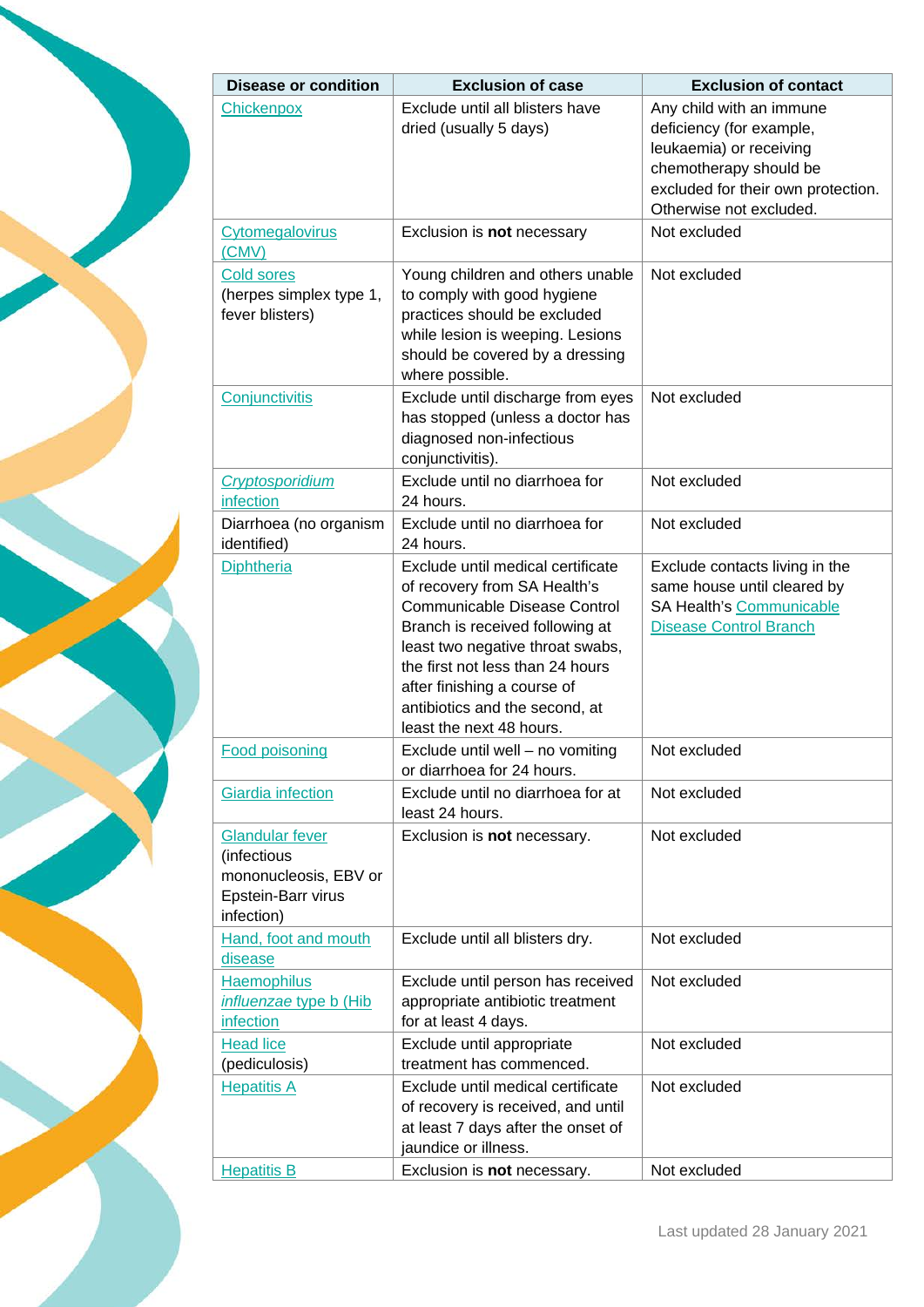

| <b>Disease or condition</b>                                                           | <b>Exclusion of case</b>                                                                                                                                        | <b>Exclusion of contact</b>                                                                                                                                                                                                                                                                                                                                                                                                                                         |
|---------------------------------------------------------------------------------------|-----------------------------------------------------------------------------------------------------------------------------------------------------------------|---------------------------------------------------------------------------------------------------------------------------------------------------------------------------------------------------------------------------------------------------------------------------------------------------------------------------------------------------------------------------------------------------------------------------------------------------------------------|
| <b>Hepatitis C</b>                                                                    | Exclusion is not necessary.                                                                                                                                     | Not excluded                                                                                                                                                                                                                                                                                                                                                                                                                                                        |
| <b>Hepatitis D</b>                                                                    | Exclusion is not necessary.                                                                                                                                     | Not excluded                                                                                                                                                                                                                                                                                                                                                                                                                                                        |
| <b>Hepatitis E</b>                                                                    | Exclude for 2 weeks after illness<br>onset, or if jaundice (yellow eyes<br>or skin) occurs, for 7 days after<br>the onset of jaundice.                          | Not excluded                                                                                                                                                                                                                                                                                                                                                                                                                                                        |
| Herpes simplex<br>infection type 1                                                    | See cold sores                                                                                                                                                  |                                                                                                                                                                                                                                                                                                                                                                                                                                                                     |
| Human<br>immunodeficiency virus<br>(HIV) infection                                    | Exclusion is not necessary. If the<br>person is severely immune<br>suppressed he or she will be<br>vulnerable to other people's<br>infections.                  | Not excluded                                                                                                                                                                                                                                                                                                                                                                                                                                                        |
| <b>Hydatid disease</b>                                                                | Exclusion is not necessary.                                                                                                                                     | Not excluded                                                                                                                                                                                                                                                                                                                                                                                                                                                        |
| Impetigo                                                                              | See school sores                                                                                                                                                |                                                                                                                                                                                                                                                                                                                                                                                                                                                                     |
| Influenza and<br>influenza-like illnesses                                             | Exclude until well (at least 5 days<br>for adults and 7-10 days for<br>children).                                                                               | Not excluded                                                                                                                                                                                                                                                                                                                                                                                                                                                        |
| Legionnaires' disease                                                                 | Exclusion is not necessary                                                                                                                                      | Not excluded                                                                                                                                                                                                                                                                                                                                                                                                                                                        |
| Leprosy                                                                               | Exclude until clearance has been<br>given by an infectious diseases<br>physician, dermatologist or<br>SA Health Communication<br>Disease Control Branch doctor. | Not excluded                                                                                                                                                                                                                                                                                                                                                                                                                                                        |
| <b>Measles</b>                                                                        | Exclude until 4 days after the<br>onset of the rash.                                                                                                            | Immunised and immune<br>contacts are not excluded. Non-<br>immunised contacts are<br>excluded from childcare until 14<br>days after rash onset in the last<br>case in the in the facility, unless<br>given vaccine (within 72 hours of<br>first exposure) or Normal Human<br>Immunoglobulin (within 144 hours<br>of first exposure). All immune<br>suppressed children should be<br>excluded until 14 days after rash<br>onset in the last case in the<br>facility. |
| Meningitis                                                                            | Exclude until well and has                                                                                                                                      | Not excluded                                                                                                                                                                                                                                                                                                                                                                                                                                                        |
| (bacterial)                                                                           | received appropriate antibiotics.                                                                                                                               |                                                                                                                                                                                                                                                                                                                                                                                                                                                                     |
| <b>Meningitis (viral)</b>                                                             | Exclude until well.                                                                                                                                             | Not excluded                                                                                                                                                                                                                                                                                                                                                                                                                                                        |
| Meningococcal<br>infection                                                            | Exclude until appropriate<br>antibiotic treatment completed<br>and until well.                                                                                  | Not excluded                                                                                                                                                                                                                                                                                                                                                                                                                                                        |
| Molluscum<br>contagiosum                                                              | Exclusion is not necessary.                                                                                                                                     | Not excluded                                                                                                                                                                                                                                                                                                                                                                                                                                                        |
| <b>Methicillin resistant</b><br><b>Staphylococcus aureus</b><br>(MRSA) skin infection | Exclusion is not necessary<br>unless infected skin lesions on<br>exposed surfaces cannot be<br>completely covered with a<br>dressing.                           | Not excluded                                                                                                                                                                                                                                                                                                                                                                                                                                                        |
| <b>Mumps</b>                                                                          | Exclude for 5 days after onset of<br>swelling.                                                                                                                  | Not excluded                                                                                                                                                                                                                                                                                                                                                                                                                                                        |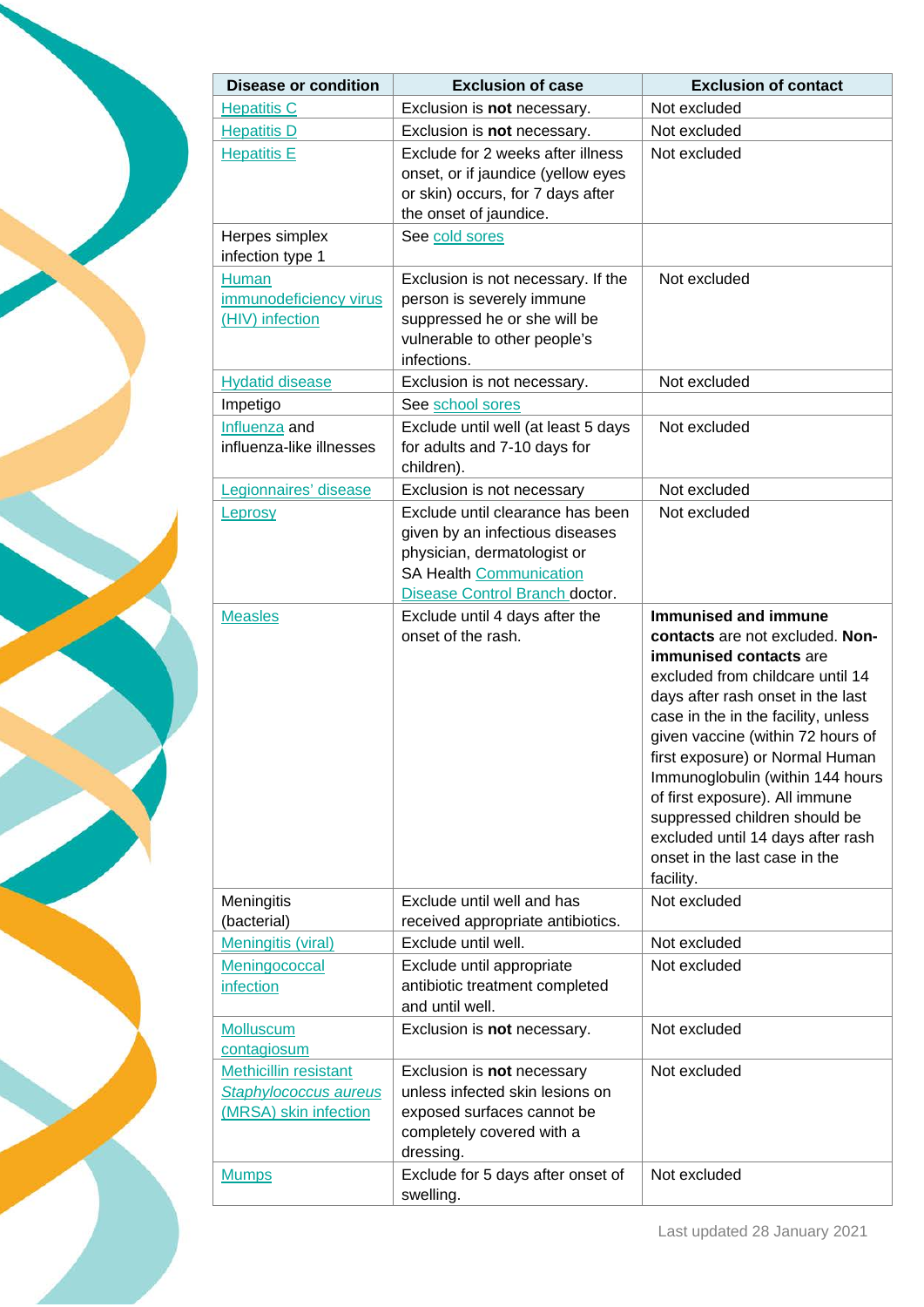

<span id="page-3-0"></span>

| <b>Disease or condition</b>             | <b>Exclusion of case</b>                             | <b>Exclusion of contact</b>         |
|-----------------------------------------|------------------------------------------------------|-------------------------------------|
| <b>Norovirus</b>                        | Exclude until no vomiting or                         | Not excluded                        |
|                                         | diarrhoea for 48 hours.                              |                                     |
| <b>Parvovirus infection</b>             | Exclusion is not necessary.                          | Not excluded, but people who are    |
| (fifth disease, erythema                |                                                      | anaemic, immune suppressed, or      |
| infectiosum, slapped                    |                                                      | pregnant should be informed of      |
| cheek syndrome)                         |                                                      | possible risk of getting infection. |
| Pertussis                               | See whooping cough                                   | Not excluded                        |
| <b>Respiratory syncytial</b>            | Exclusion is not necessary.                          | Not excluded                        |
| virus (RSV) infection<br>Ringworm/tinea | Exclude until the day after                          | Not excluded                        |
|                                         | appropriate treatment has                            |                                     |
|                                         | commenced.                                           |                                     |
| <b>Ross River virus</b>                 | Exclusion is not necessary.                          | Not excluded                        |
| Rotavirus infection                     | Exclude until no diarrhoea for at                    | Not excluded                        |
|                                         | least 24 hours.                                      |                                     |
| <b>Rubella</b>                          | Exclude until fully recovered or                     | Not excluded                        |
| (German measles)                        | for at least 4 days after the onset                  |                                     |
|                                         | of the rash.                                         |                                     |
| Salmonella infection                    | Exclude until no diarrhoea for at                    | Not excluded                        |
|                                         | least 24 hours.                                      |                                     |
| <b>Scabies</b>                          | Exclude until the day after                          | Not excluded                        |
|                                         | appropriate treatment has                            |                                     |
|                                         | commenced.                                           |                                     |
| Scarlet fever                           | See streptococcal sore throat                        |                                     |
| School sores (impetigo)                 | Exclude until appropriate                            | Not excluded                        |
|                                         | treatment has commenced. Any                         |                                     |
|                                         | sores on exposed surfaces                            |                                     |
|                                         | should be completely covered<br>with a dressing.     |                                     |
| Shigella infection                      | Exclude until no diarrhoea for                       | Not excluded                        |
|                                         | 24 hours                                             |                                     |
| <b>Shingles</b>                         | Exclude until blisters have dried                    | Not excluded                        |
|                                         | up unless rash can be covered                        |                                     |
|                                         | with a dry dressing or clothing so                   |                                     |
|                                         | others are not exposed.                              |                                     |
| Streptococcal sore                      | Exclude until the person has                         | Not excluded                        |
| throat (including scarlet               | received appropriate antibiotic                      |                                     |
| fever)                                  | treatment for at least 24 hours                      |                                     |
|                                         | and feels well.                                      |                                     |
| <b>Thrush (candidiasis)</b>             | Exclusion is not necessary.                          | Not excluded                        |
| <b>Toxoplasmosis</b>                    | Exclusion is not necessary.                          | Not excluded                        |
| <b>Tuberculosis</b>                     | Exclude until medical certificate is                 | Not excluded                        |
|                                         | produced from SA Tuberculosis                        |                                     |
|                                         | Service of SA Health.                                |                                     |
| <b>Typhoid, paratyphoid</b>             | Exclude until clearance has been                     | Not excluded unless considered      |
|                                         | given by a doctor or SA Health's                     | by SA Health's Communicable         |
|                                         | <b>Communicable Disease Control</b><br><b>Branch</b> | <b>Disease Control Branch</b>       |
| Varicella-zoster                        | See chickenpox or shingles                           |                                     |
|                                         |                                                      |                                     |